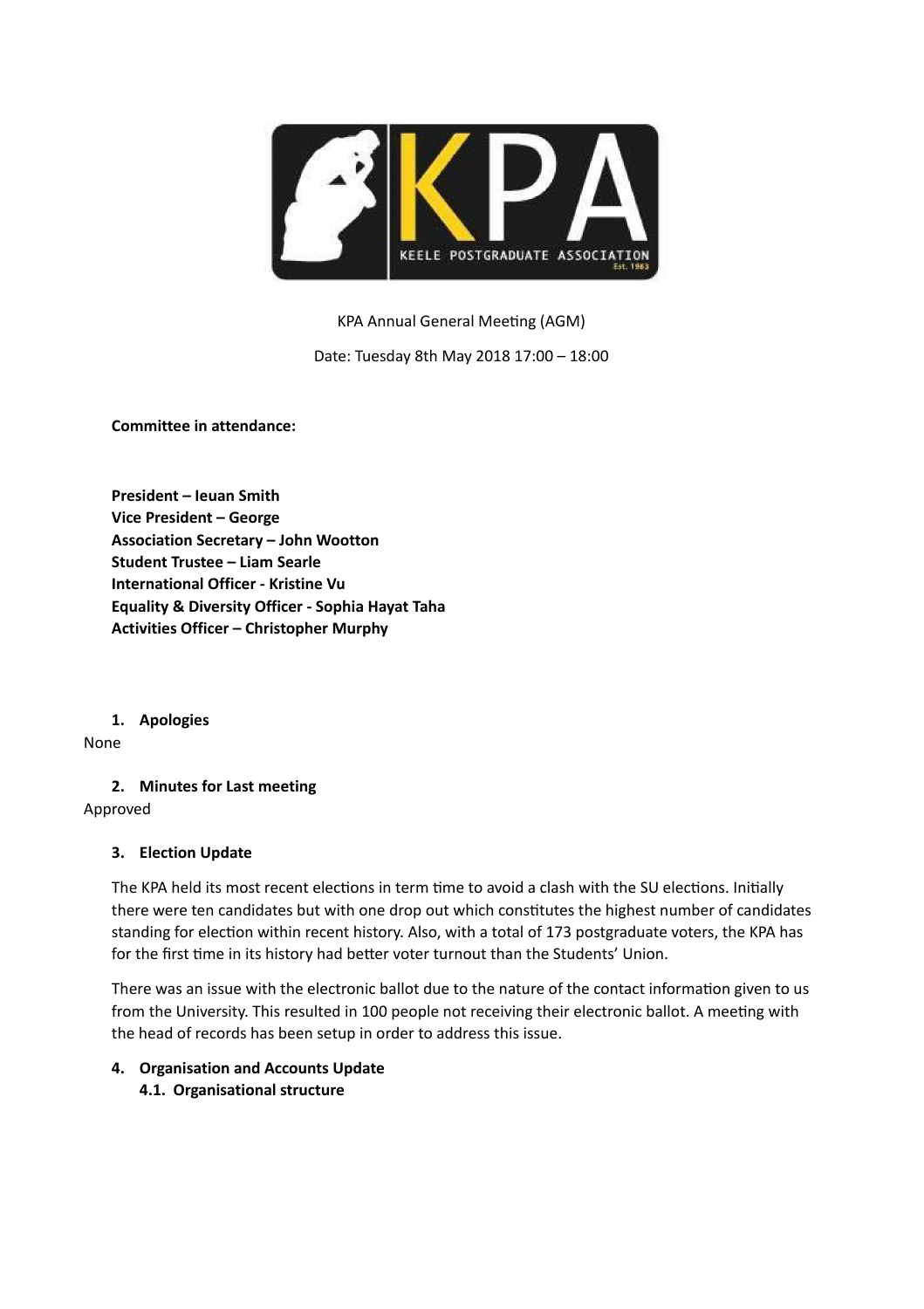Using the flow chart (attached in powerpoint) Ieuan explained the nature of the KPA as a membership lead charity, the individual functions of each aspect to the charity and how they relate to each other.

The membership elects the committee which deals with the day to day activities including event organisation and the representative duties. The committee feeds to the members through monthly reports, the KPA Digest and other various other means. The ultimate governing body is the trustee board; they have personal liability for the charity and can overrule the membership if a decision is deemed not to be in the best interests of the charity. The paid officers are also trustees and so serve a dual function. The clubhouse and the services that it provides students are held to account through a range of different mechanisms including the trustee board, the FAMC (Finance & Asset Management Committee) and in certain cases through direct line management. The President/Chair role, is central to the organisation as it chairs various committees such as FAMC and the trustee board. The role also line manages the bar manager, administrative coordinator and the rest of the committee.

# **4.2 Approval of accounts**

IS explained that the accounts to be approved are for the previous financial year. These are the combined accounts of both the committee and clubhouse (which operationally are split).

Vote to approve the 2016-17 accounts:

Clearly passes with 11 votes.

0 against 0 abstentions

## **4.3 budget update**

The charity KPA holds two separate accounts - one held by the Clubhouse, through which all the business of the Clubhouse is conducted. The second is called the "KPA Activity Account" which covers all the costs involved in the day-to-day running of the KPA overall.

Using the KPA Activity Account budget for 2017-18, IS explained how we spend our money as a committee.

To give some examples of key points of expenditure, IS highlighted the following:

- The Bob Beattie Award ceremony This is partly funded by ILAS (costs of venue, food for the ceremony) whilst the cost of trophies and the prize money for both Winner and Runner-Up are covered by the KPA.
- $\bullet$  The KPA Clubhouse Within the KPA Activity Account, a portion is allocated to funding events run by the Clubhouse, such as themed nights, brunches, writing retreats etc.
- The KPA Activity Account also has its own budget for events that the Committee arrange, such as KPA goes to…, KPA in the town, coffee morning and everything else non-Clubhouse related. There can be some overlap here if but this is generally how it is split.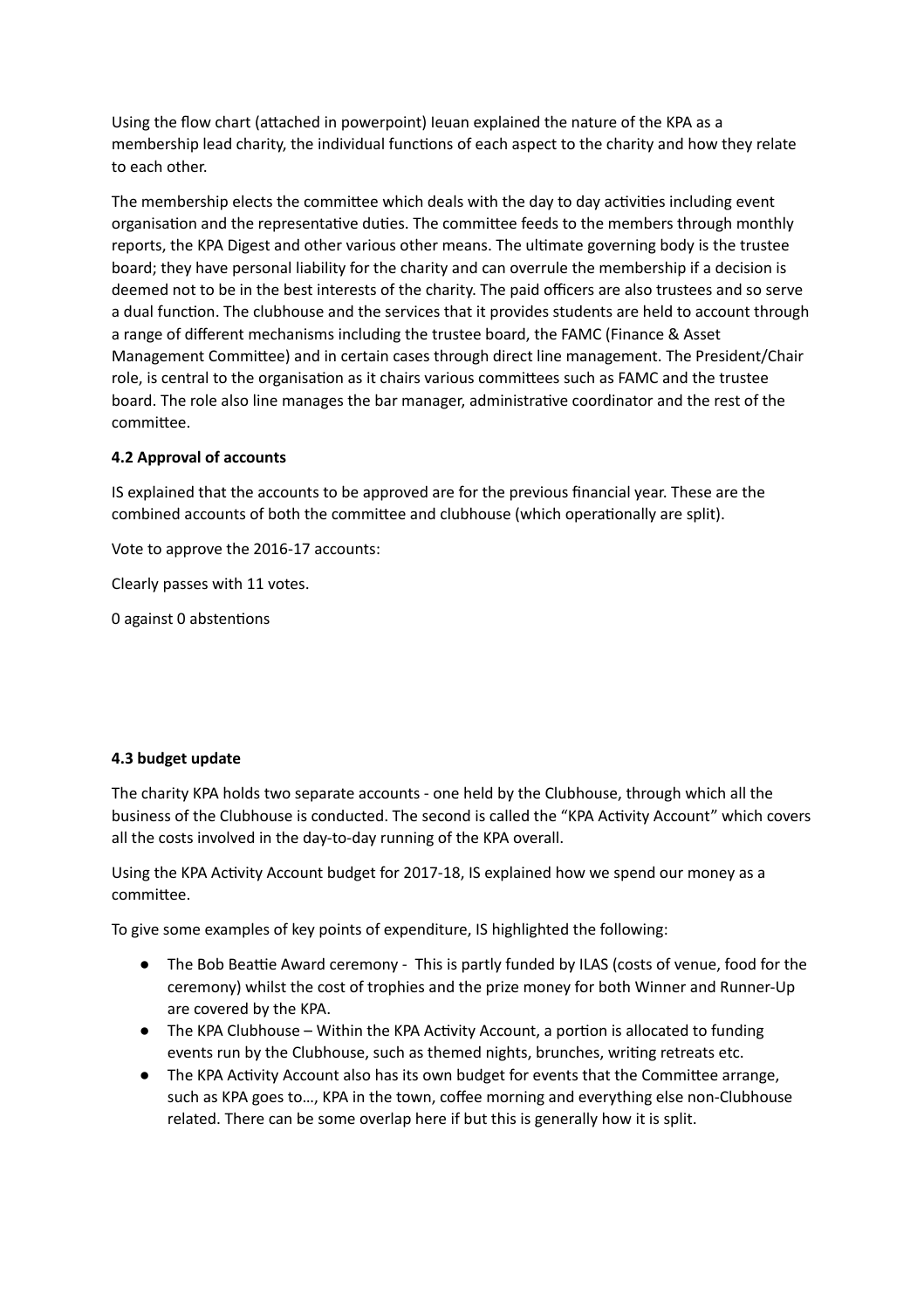ST: Suggesting that we set a budget to try and improve on the lack of spending year on year. Reminder for the next committee to look at this.

KC: Is there anything we can do to give more time to officers to do events?

GB: we can review the roles especially the VP. There are also opportunities to hire people to do events. There are issues with this though and need to be thought about carefully.

IS: The reserves policy could solve some of these issues.

# **Clubhouse accounts:**

Clubhouse has a £5000 surplus so far but this could change before the end of the financial year (July 31st 2018). We could reinvest this but we need to be careful and make sure we can be sustainable in the longer term. See the associated PowerPoint presentation for details.

# **5. Officer Reports:**

Association Secretary: JW explained that his focus has been and will continue to be in his next role the revamping of communication from the committee level to the membership. The organisation has grown and its communication practices need to reflect that. The KPA is doing more than it has ever done and it is important that communication runs clearly, regularly and in both directions.

The success of the postgraduate wellbeing week was also touched upon. The successes of this event are in both the number of people who attended it throughout the week which was (at minimum) 130 people. Beyond this, it also bought communities of postgrads together that had not interacted before. Off the back of this success, there will be an even bigger and better postgraduate wellbeing week next year. JW was sure to credit Roxy Birdsall as the leader of the project and Kristine Vu for substantial contributions to the brainstorming, planning and delivery of the week as a whole.

**Vice-President**: GB explained that his role as it currently stands is broken into duties pertaining to student welfare, educational policy and miscellaneous.

On Education: GB attends all of the faculty learning and teaching committees which is the primary way we get to see what courses look like and to discuss and scrutinize the courses. This is a good opportunity to make changes where necessary. This will be especially important next year as we improve our relationship with the PG student voice reps.

Also, GB has worked extensively by consulting for marking criteria changes, Exceptional Circumstances procedure, the phasing out of modules at level 6 being taught at level 7 and disciplinary policy.

Welfare: GB said that a lot of his time had been spent on individual case work for students. He has also spent a significant portion of his time working with various university groups and consulting on the Prevent agenda at Keele.

**Equality and Diversity:** ST explains the success of Stitch n bitch which gets around 14 regular attendees each week. ST also expressed the intention to start a book club next term.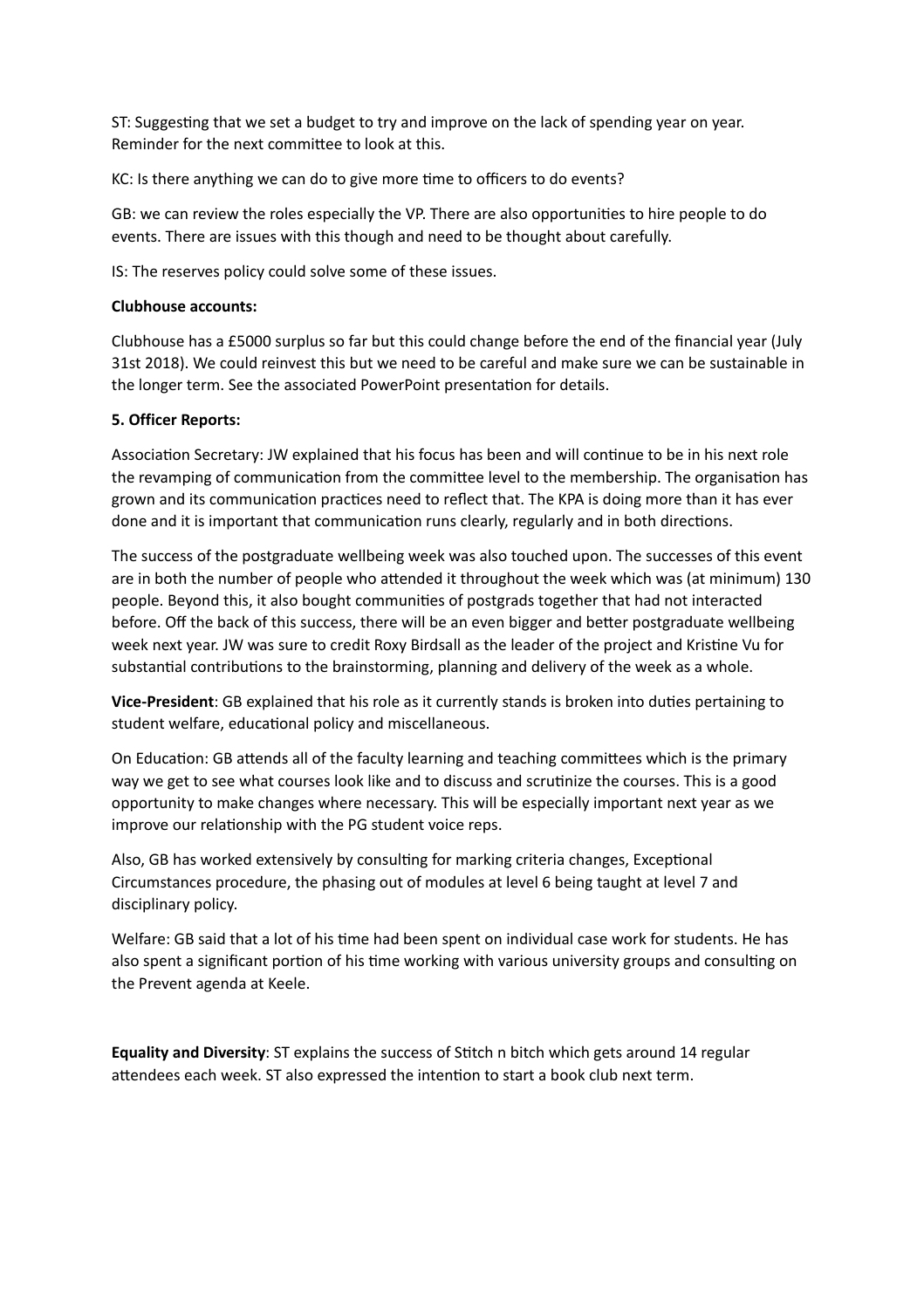# **President:**

IS has been working on the following:

- Appropriate pay for PGRs sessional level 1 rates for all students is the absolute minimum. £12 - £27 per hour difference between sessional and otherwise.
- PGR Governance there is no coherent structure with which to discuss PG issues despite there being several committees but their de facto functions do not really cover PG issues. This is an issue because if you don't know where to go to represent students i.e. then the task of adequately providing student representation is not possible.
- National Politics George has been elected to NUS PGT Officer. This body will have national oversight of postgraduate taught issues at the national level. Created our own national PG national conference – this has lead to NUS thinking about PG interests to a greater extent.
- PGT development review. The University is doing full scale review of taught provisions. What is offered in terms of courses and the overall direction of the PGT offer.
- University counsel the University is worried about the route higher education is going, especially in terms of financial resources.
- The office for students this is a concern going forward, looking at what they may do. They are a regulating body commissioned by the government to influence Universities.
- Handover to the next committee, external trustee advertisement, HR work and tying off loose ends.

SO: At Memphis there are dedicated officers to ensure that the students have all their information. Specifically, THLEP module has been poor at communicating with students enrolled onto the course.

Updates on previous motions:

Status change for integrated masters students. The current definition of what it means to be a postgraduate does not cover integrated masters students. This issue keeps coming up but requires constitutional change and will therefore take time.

Strike action – we supported the strike action, which was mandated by the membership, we were also there well before usual working hours (to address criticism). This highlighted the fact that the University had no backup plan for when it cannot deliver lectures. This is because the mechanism for most issues is to go to your module lead or lecturer, this does not work if they are on strike. The University would never refund the money as per their Ts and Cs. They may *consult* the SU and KPA on how to best spend the money saved through slashing wages. We will be thinking hard on how best to spend this money, should we be consulted.

Issues raised on long term impacts for psychology students. Testing is very difficult for their projects, impacting their careers. Strike action has massively disrupted progress of projects. ACTION POINT: To look at how we can help this problem.

## **6. Motions**:

## *She should run*

No women run for the full-time positions. This needs to change. The intention is to encourage women to take these positions and move this into permanent motion.